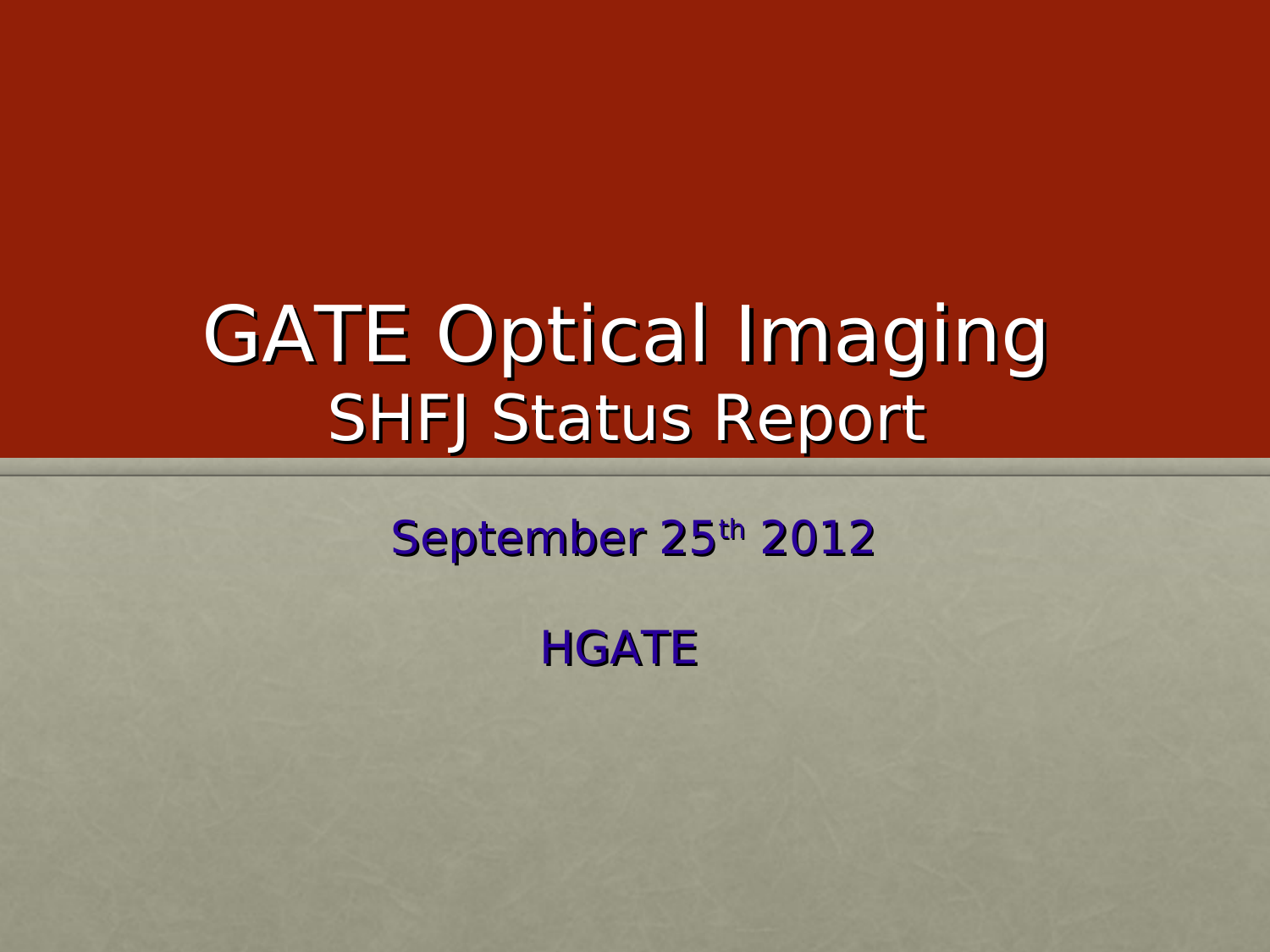## Gate V6.2 – Optical Module

### « GATE USE OPTICAL »

♦ geometry/src/GateOpticalSystem.cc (OpticalSystem)

♦ digits hits/src/GateToOpticalRaw.cc + Messenger - the result of the projection is written in a binary output file (+ hdr)

◆ examples/example\_OPTICAL

- macros for a simple simulation + drawBranches.C

♦ digits\_hits/src/GateToRoot.cc

- new branches particle momentum direction and m\_rootOpticalFlag
- /gate/output/root/setRootOpticalFlag 0 or 1

♦ Surface.xml and Materials.xml (values in increasing order of energy – Important if using Geant4.9.5 and Geant4.9.5.p01)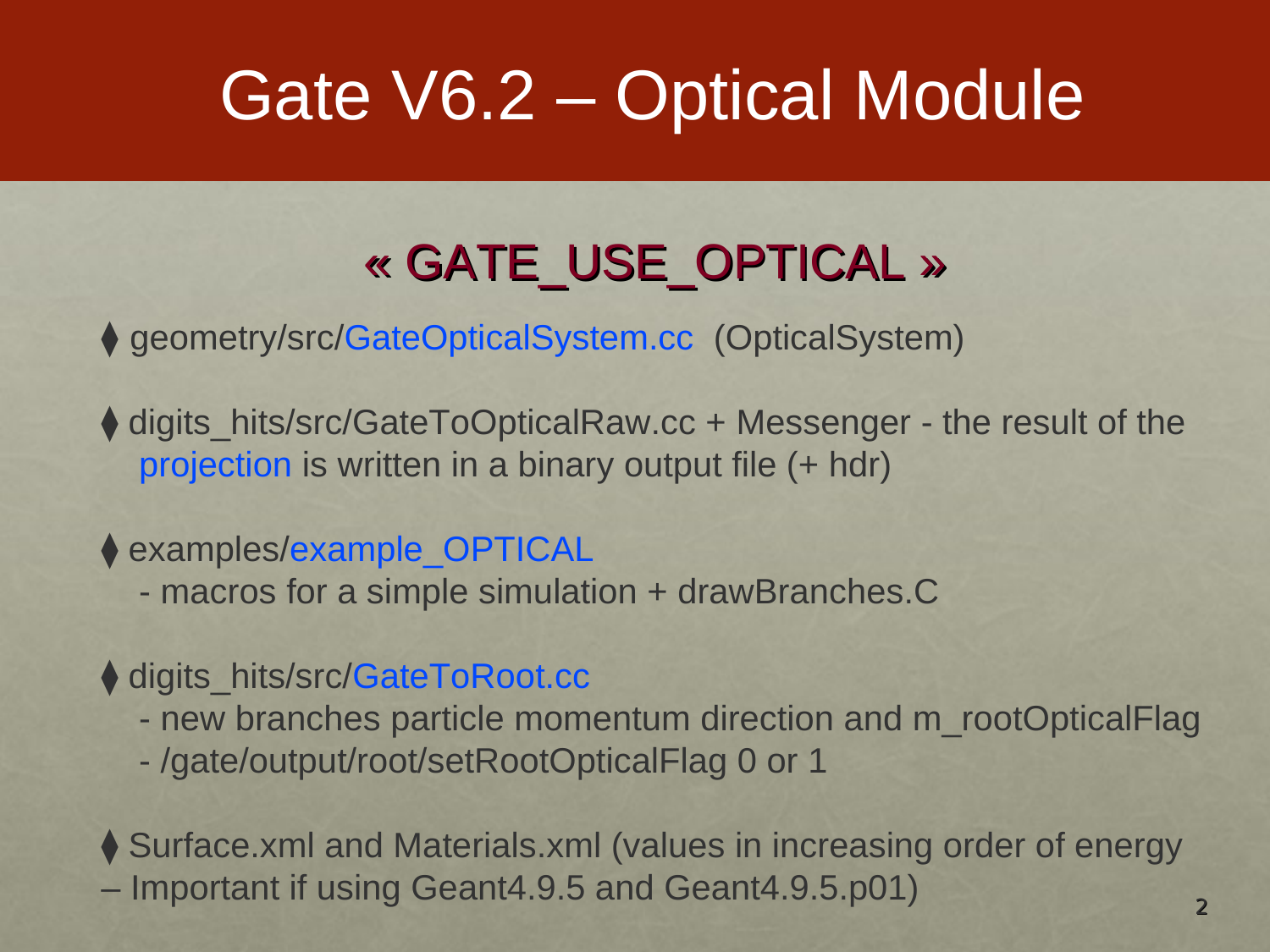## Optical Imaging : Status of the GPU code

Improvements in Mie scattering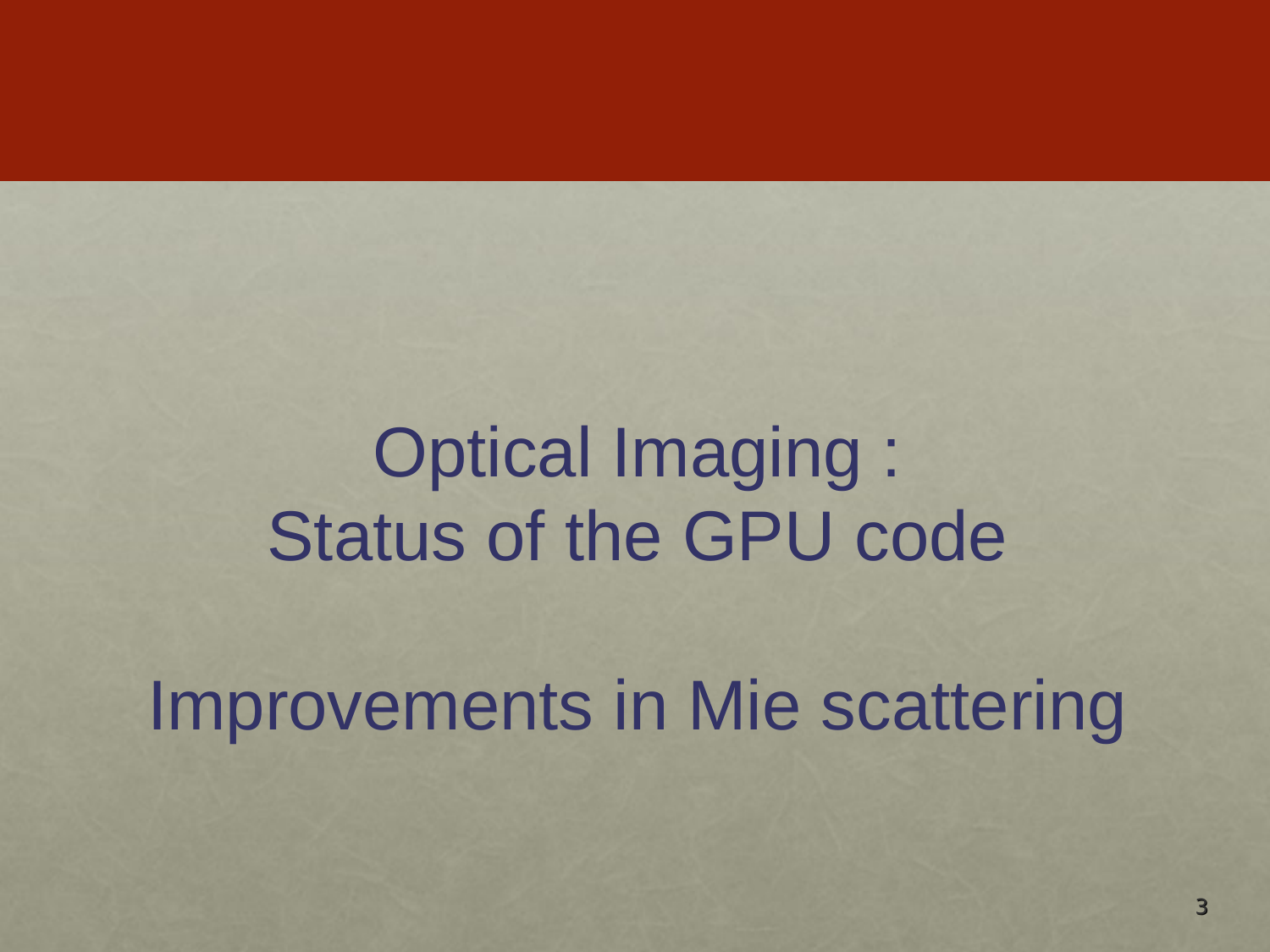### Mie scattering Improvements

The previous code was done for *only for one* value of the photon scattering length. In the new code, we created a table of scattering lenghts versus the photon energy  $(E, L_{min})$  for each of the 15 materials:

|                   | _constant__ float <u>Mie_</u> scatteringlength_Table[15][6] = |                         |                            |            |                 |
|-------------------|---------------------------------------------------------------|-------------------------|----------------------------|------------|-----------------|
|                   |                                                               |                         |                            |            |                 |
| $5.0000E - 06$    | 5.3000E+00, 6.0000E-06,                                       |                         | $6.2000E+00$ , 7.0000E-06. | 6.7000E+00 | $\cdot$         |
| $5.0000E-06$      | $5.3000E+00.6.0000E-06.$                                      |                         | 6.2000E+00, 7.0000E-06.    | 6.7000E+00 | $\cdot$         |
| $5.0000E-06$      | 6.3000E+00, 6.0000E-06,                                       |                         | 7.2000E+00, 7.0000E-06,    | 7.7000E+00 | $\cdot$         |
| $15.0000E - 06$   | 2.3000E+00, 6.0000E-06,                                       |                         | $3.2000E+00$ , 7.0000E-06. | 4.7000E+00 | $\cdot$         |
| $15.0000E - 06$   | $8.3000E+00.6.0000E-06.$                                      |                         | 4.2000E+00, 7.0000E-06.    | 3.7000E+00 | $\cdot$ .       |
| $5.0000E - 06$    | 5.7000E+00 6.0000E-06.                                        |                         | 6.9000E+00, 7.0000E-06,    | 6.7000E+00 | $\}$ .          |
| $1.5.0000E - 06.$ | 2.3000E+00 6.0000E-06                                         |                         | $8.2000E+00$ , 7.0000E-06. | 6.2000E+00 | $\mathcal{L}$   |
| $1.5.0000E - 06.$ | $1.3000E+00.6.0000E-06.$                                      |                         | 1.5000E+00. 7.0000E-06.    | 4.9000E+00 | $\mathcal{L}$   |
| $5.0000E - 06$    | $5.8000E+00.6.0000E-06.$                                      |                         | 4.2000E+00. 7.0000E-06.    | 6.7000E+00 | $\cdot$ .       |
| $5.0000E-06$      | 2.3000E+00 6.0000E-06                                         |                         | $6.9000E+00$ , 7.0000E-06. | 6.0000E+00 | $\cdot$ .       |
| $1.5.0000E - 06.$ | $5.3000E+00.6.0000E-06.$                                      |                         | $1.2000E+00.7.0000E-06.$   | 4.7000E+00 | $\mathcal{L}$   |
| $5.0000E-06$      | 7.3000E+00. 6.0000E-06.                                       |                         | $3.7000E+00.7.0000E-06.$   | 2.9000E+00 | $\cdot$ .       |
| $5.0000E-06$      | $1.3000E+00$ , $6.0000E-06$ ,                                 |                         | 3.7000E+00, 7.0000E-06.    | 1.7000E+00 | Η.              |
| $1.5.0000E - 06.$ | $9.3000E+00$ , $6.0000E-06$ ,                                 |                         | 1.2000E+00, 7.0000E-06.    | 6.5000E+00 | $\mathcal{F}$ . |
| $5.0000E-06$      | $3.3000E+00.6.0000E-06.$                                      | 2.2000E+00. 7.0000E-06. |                            | 8.7000E+00 | - 1             |
|                   |                                                               |                         |                            |            |                 |

+ Log Log interpolation:

float loglog(float x, float x0, float y0, float x1, float y1) { if  $(x < x0)$  {return  $y0;$ } if  $(x > x1)$  {return  $y1;$ }  $x0 = 1.0f / x0;$ **return** powf(10.0f,  $log10f(y0) + log10f(y1/y0) * log10f(x * x0)/log10f(x1 * x0));$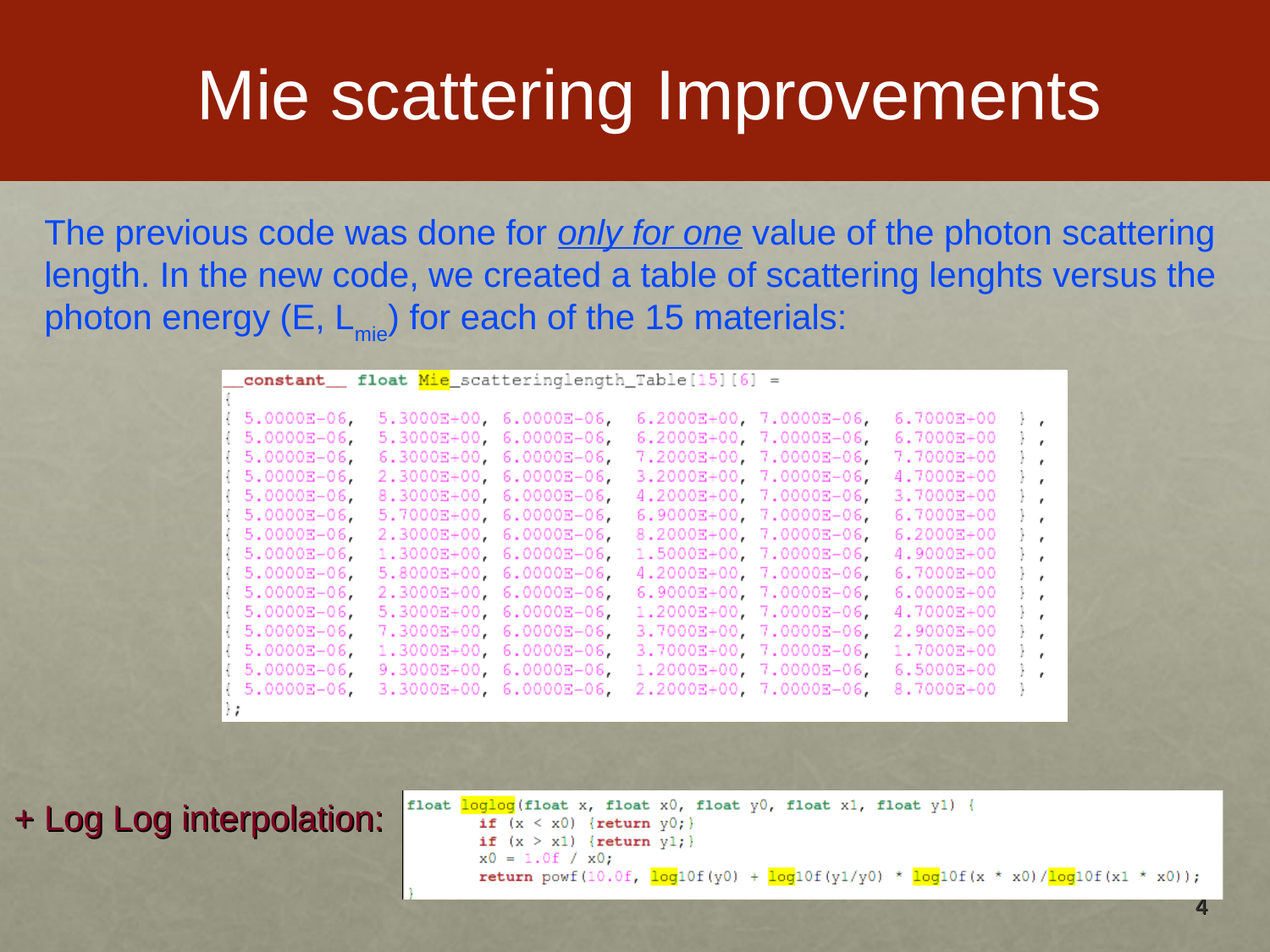# Log Log interpolation - Validation

float loglog\_result =  $loglog(5.8000E-06, 5.0000E-06, 5.3, 6.0000E-06, 6.2)$ ; printf("loglog =  $\aleph e \nightharpoonup n$ ", loglog result);

 $\rightarrow$  loglog = 6.021795

#### Old Code : unique  $L_{Mie} = 6.021795$

#### New Code : Mie scattering length from Table + LogLog interpolation

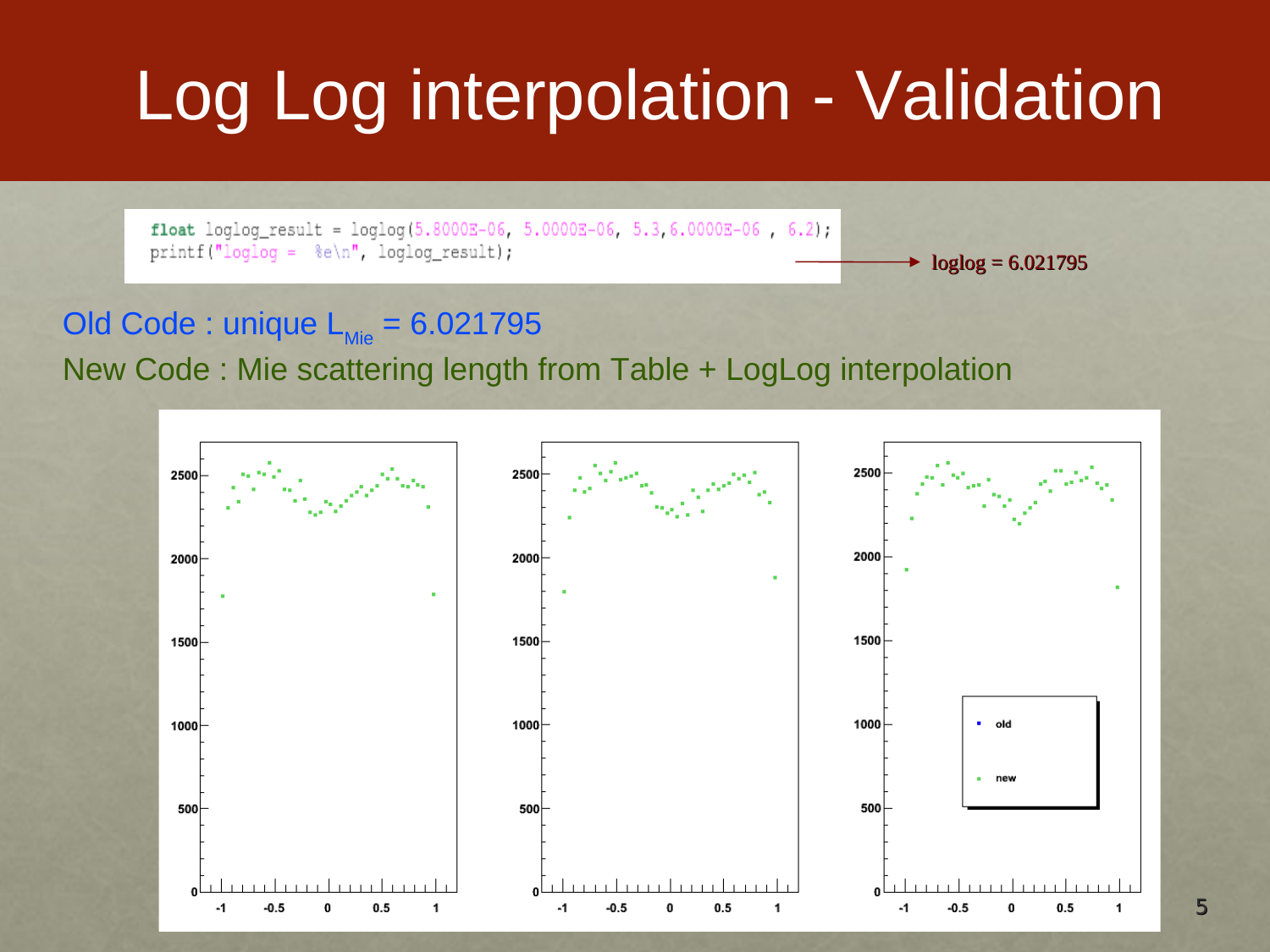## Optical Imaging : Status of the GPU code

Fresnel Process at Boundaries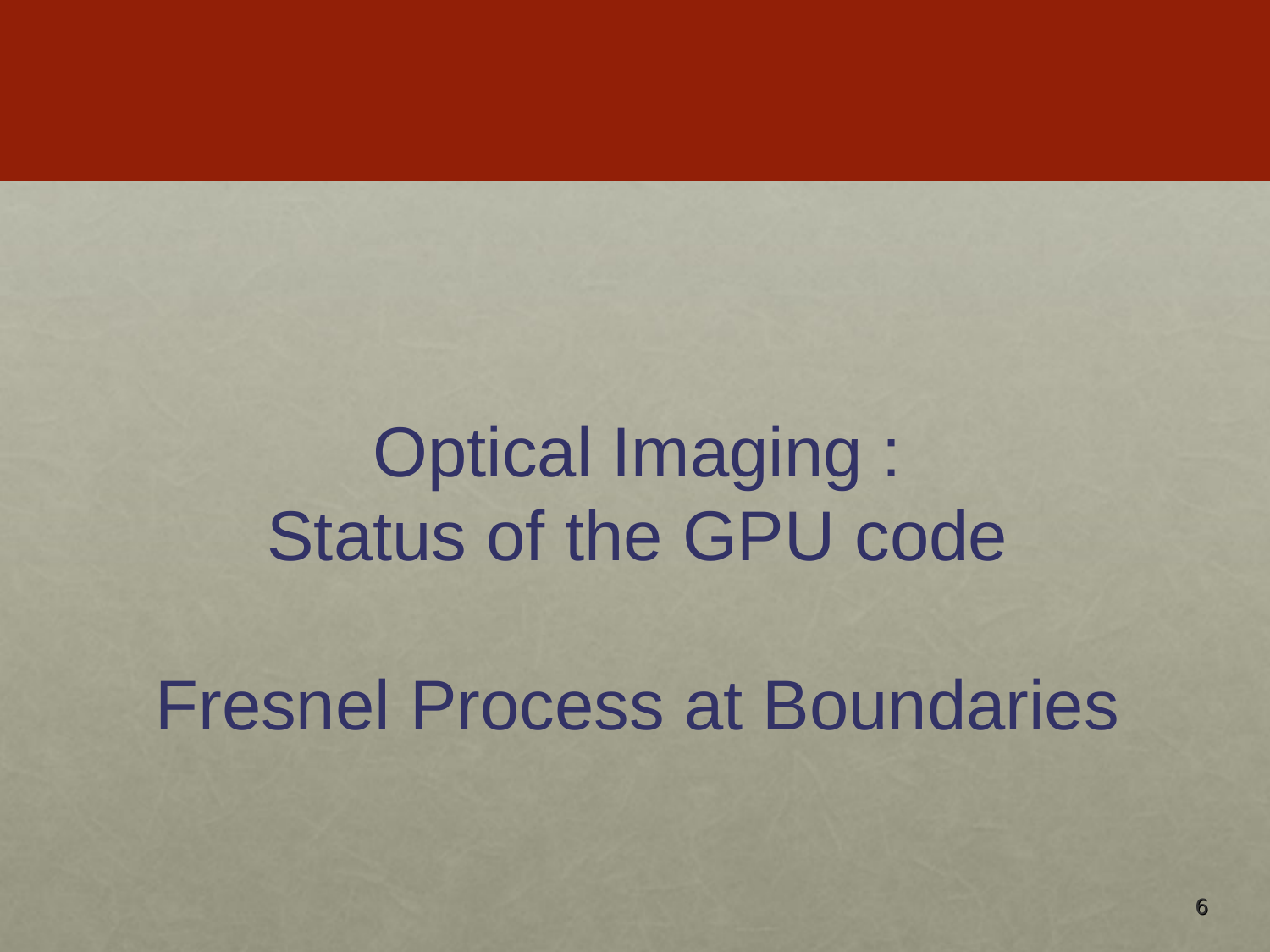### Simple two materials benchmark to test Gate GPU code



Isotropic photon source of 5.8eV

Anisotropy is 0.6 for both water and lung.

Most att. material : lung

Input table for scattering lengths + LogLog interpolation :

Water = 6.021795mm  $Lung = 3.009411mm$ 

Source position : (200,200,200)mm (200,200,100)mm



#### ONLY Mie scattering physics process

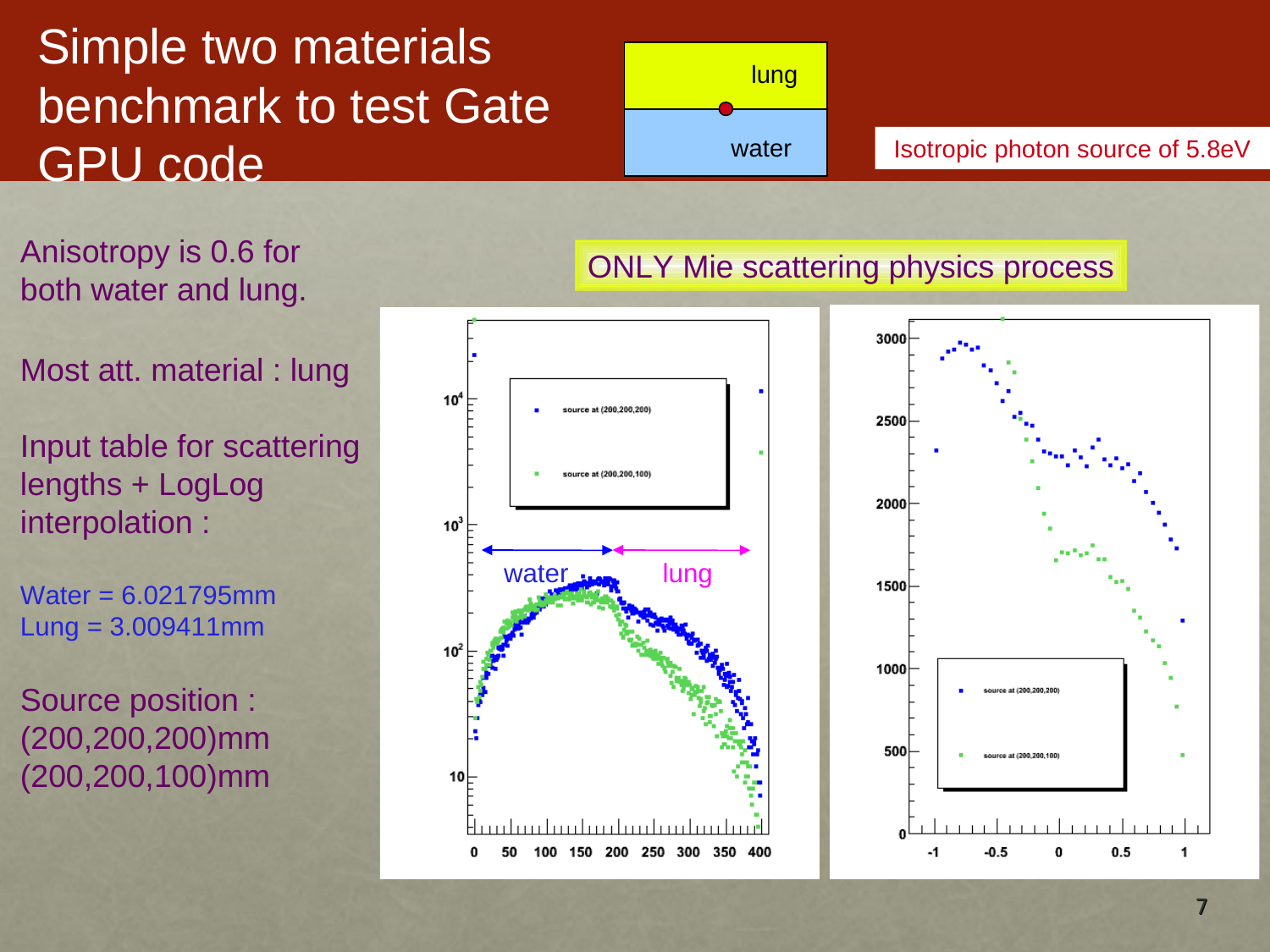### Implementation of the Fresnel Reflectance (following the MCML code)

The fraction of the incident light that is reflected from the interface is given by the reflectance R and the fraction that is refracted by the transmittance T=(1-R).

```
// Compute the Fresnel reflectance-
 device float RFresnel (float n incident 2.4% incident refractive index.*/
                                  float n_transmit, /* transmit refractive index.*/
                                  float "8" incident_angle, \/* cosine of the incident angle. 0<a1<90 degrees. */
                                  float *e-transmission-angle Ptr) /* pointer to the cosine of the transmission angle. a2>0. */
 float r;
                                                    /** matched boundary. **/
 if(n \text{ incident} == n \text{ transmit})*c_transmission_angle_Ptr = c_incident_angle;
   r = 0.0;else if (c incident angle>COSZERO) { /** normal incident. **/
    *c_transmission_angle_Ptr = c_incident_angle;
   r = (n_ttransmit-n_incident)/(n_ttransmit+n_incident);r * = r;else if (c_iincident_angle<COS90D) { /** very slant. **/
   *c_transmission_angle_Ptr = 0.0;
   r = 1.0;else\frac{1}{2} /** qeneral. **/
                       /* sine of the incident and transmission angles. */
   float sal, sa2;
   float ca2:
   sal = sqrt(1-c_incident_angle*c_incident_angle);
   sa2 = n incident *sal/n_transmit;
   if(sa2>=1.0) { \frac{1}{2} /* double check for total internal reflection. */
      *c transmission angle Ptr = 0.0.
     r = 1.0;else
     float cap, cam;
                       /* cosines of the sum ap or difference am of the two *//* angles. ap = a_incident+a_transmit am = a_incident - a_transmit. */
     float sap, sam; /* sines. */
      *c_transmission_angle_Ptr = ca2 = sqrt(1-sa2*sa2);
      cap = c_incident_angle*ca2 - sal*sa2; /* c+ = cc - ss. */
     cam = c_incident_angle*ca2 + sal*sa2; /* c- = cc + ss. */
     \text{sap} = \text{sal} * \text{ca2} + \text{c}_\text{incident\_angle} * \text{sa2}; /* \text{s+} = \text{sc} + \text{cs}. */
      \text{sam} = \text{sal} \cdot \text{ca2} - \text{c incident angle} \cdot \text{sa2}; /* s- = sc - cs. */
      r = 0.5*sam*sam*(cam*cam+cap*cap)/(sap*sap*cam*cam);
```
 $return(r);$ 



```
Validation: Rfresnel(1.2, 1.4, 0.7, &ca_transmission) = 0.00953686 OK!
```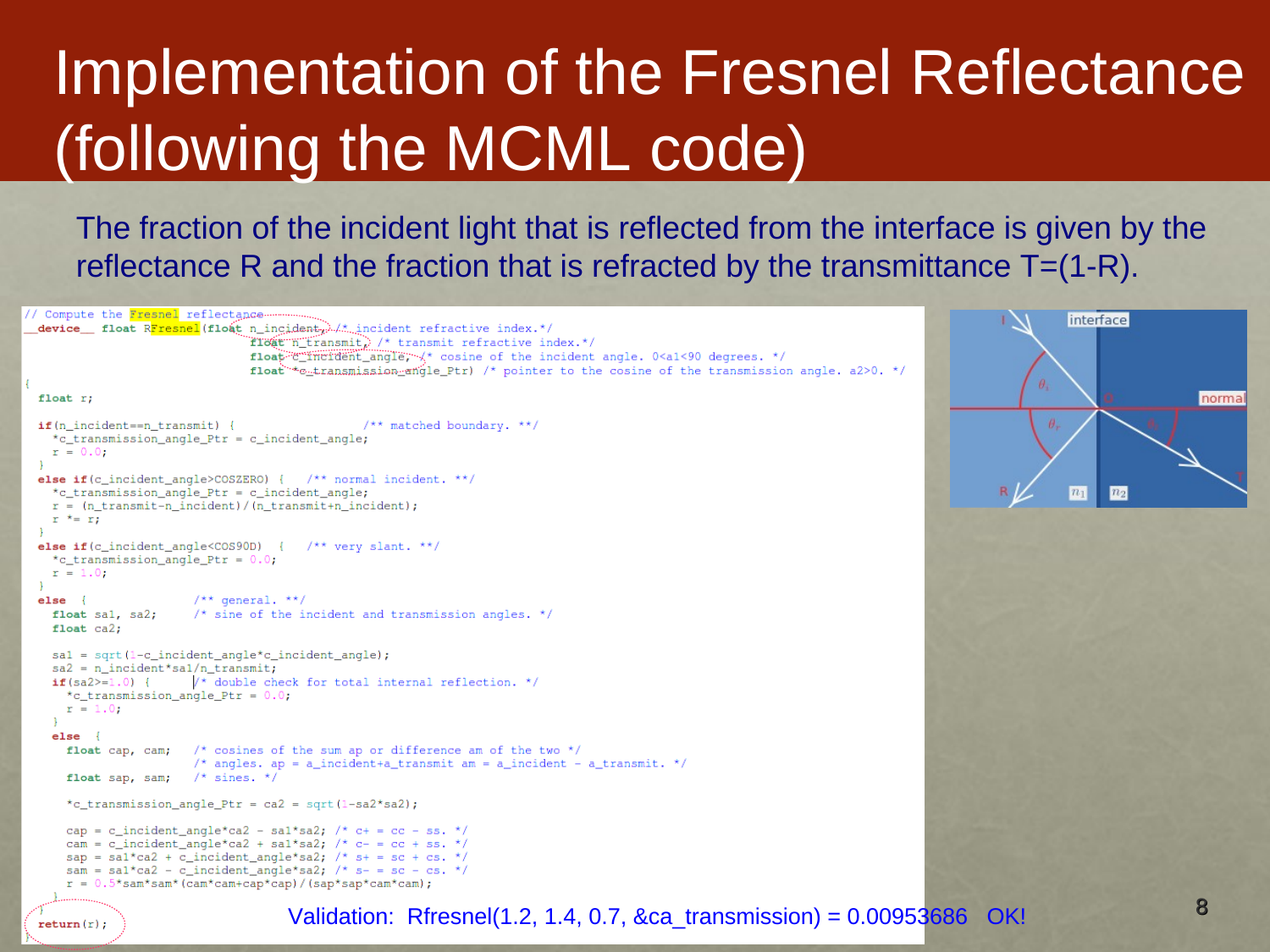## Fresnel Process Implementation: Reflection and Refraction



device float3 Fresnel process (StackGamma stackgamma, unsigned int id, unsigned short int \*mat i Ptr, unsigned short int mat t) {

```
float uz = stackgamma.dz[id]; /* z directional cosine. */
float uzl; \frac{1}{x} cosines of transmission angle. */
float r=0.0; /* reflectance */
float ni = mat Rindex [*mat_i_Ptr];
float nt = mat Rindex [mat t];
                                                                                                   Total Internal Reflection : 
/* Get r. */if (uz <= 0.7) /* 0.7 is the cosine of the critical angle of total internal reflection */
                                                                                                    \theta > \theta_c no light can pass through
r=1.0. r=1.0 r=1.0 r=0.0 r=0.0 r=0.0 r=0.0 r=0.0 r=0.0 r=0.0 r=0.0 r=0.0 r=0.0 r=0.0 r=0.0 r=0.0 r=0.0 r=0.0 r=0.0 r=0.0 r=0.0 r=0.0 r=0.0 r=0.0 r=0.0 r=0.0 r=0.0 r=if (Brent_real(id, stackgamma.table_x_brent, 0) > r) { /* transmitted */
    stackgamma.dx[id] *= ni/nt;stackgamma.dy[id] * = ni/nt;stackgamma.dz[id] = uz1;/* reflected. */
elsestackgamma.dzid] = -uz;\leftarrow Code returns the photon NEW direction.
      return make_float3(stackgamma.dx[id], stackgamma.dy[id], stackgamma.dz[id]);
// vesna - Fresnel Process
```
#### Problem:

When using the woodcock tracking implemented in the GPU standalone code, we apply the Fresnel equations at the next particle position which is not the surface between 2 materials. We need to modify the tracking so that the new particle position where we apply the Fresnel process is on the interface between two materials.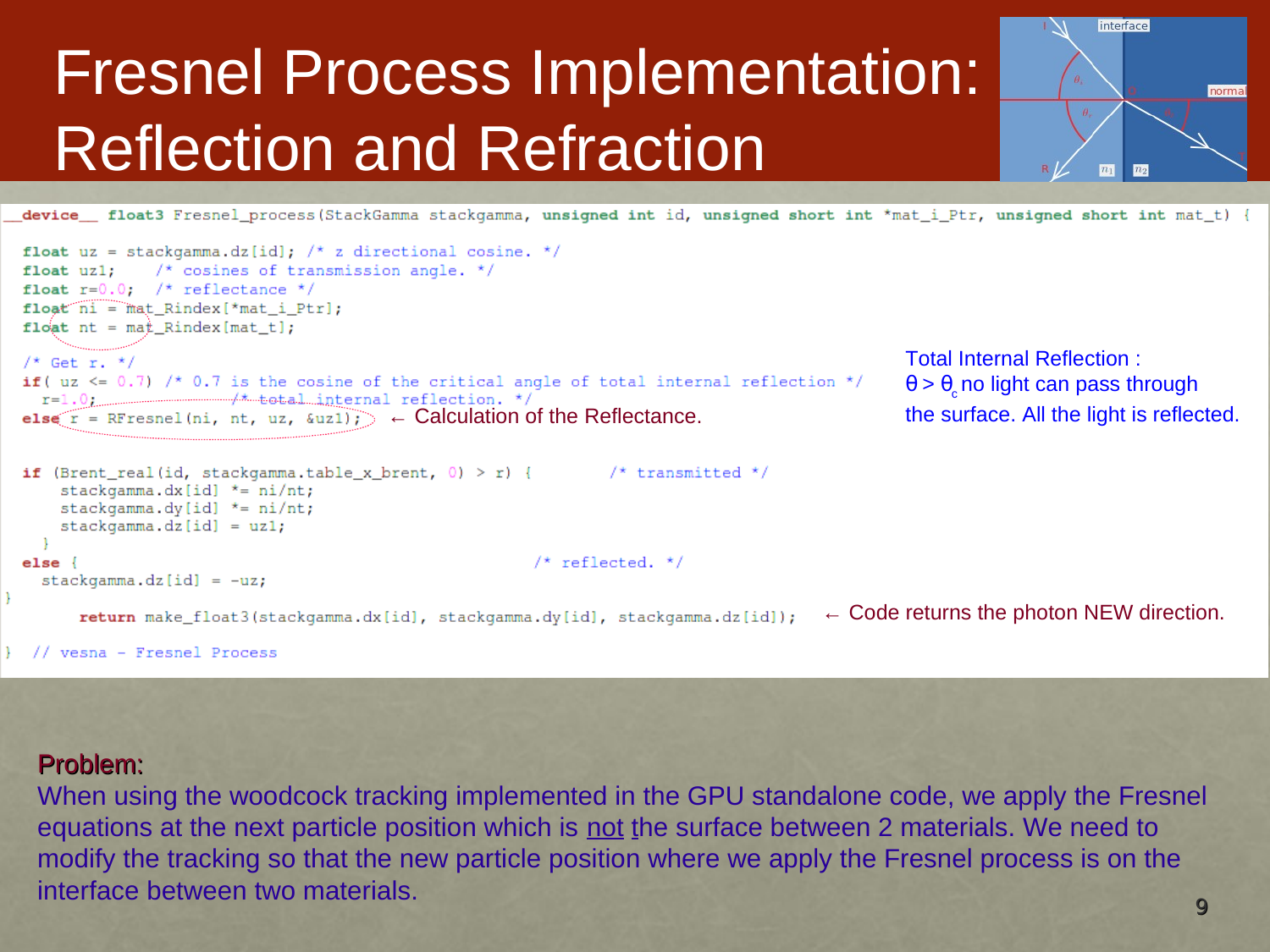

- voxelized phantom : 100x100x100
- voxel size = 4mm
- most  $att$  mat = lung (tracking)
- 5.8eV optical photons
- statistics : 10M
- Isotropic source at (200,200,100)mm
- NO total internal reflection
- $R_{index}^{water} = 1.2$  and  $R_{index}^{lung} = 1.4$
- Anisotropy = 0.6 for both materials
- Different Mie scattering properties
- + loglog interpolation

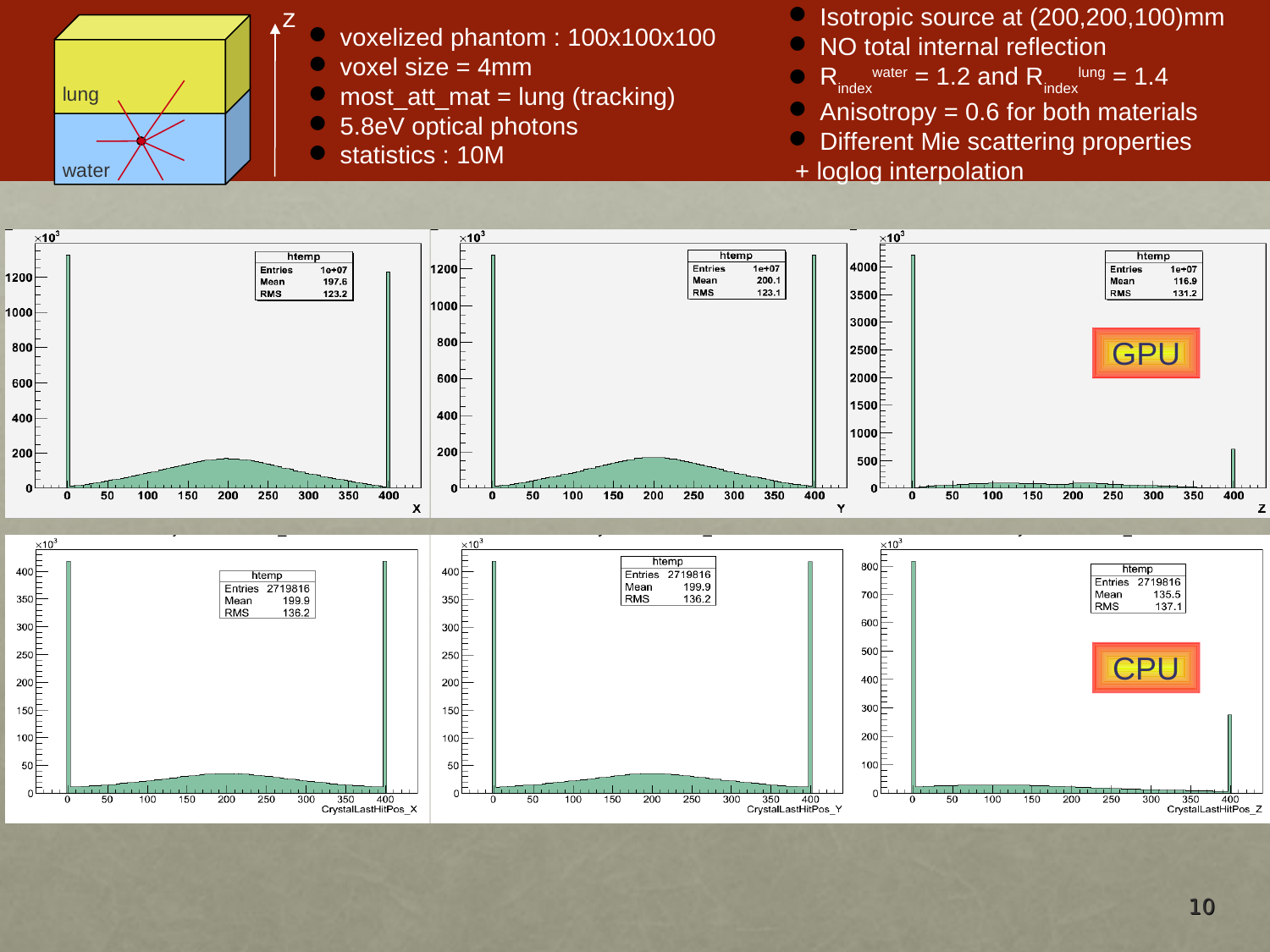

- voxelized phantom : 100x100x100
- voxel size = 4mm
- most  $att$  mat = lung (tracking)
- 5.8eV optical photons
- statistics : 10M
- Isotropic source at (200,200,100)mm
- NO total internal reflection

•  $R_{index}^{water} = 1.2$  and  $R_{index}^{lung} = 1.4$ 

- Anisotropy = 0.6 for both materials
- Different Mie scattering properties
- + loglog interpolation